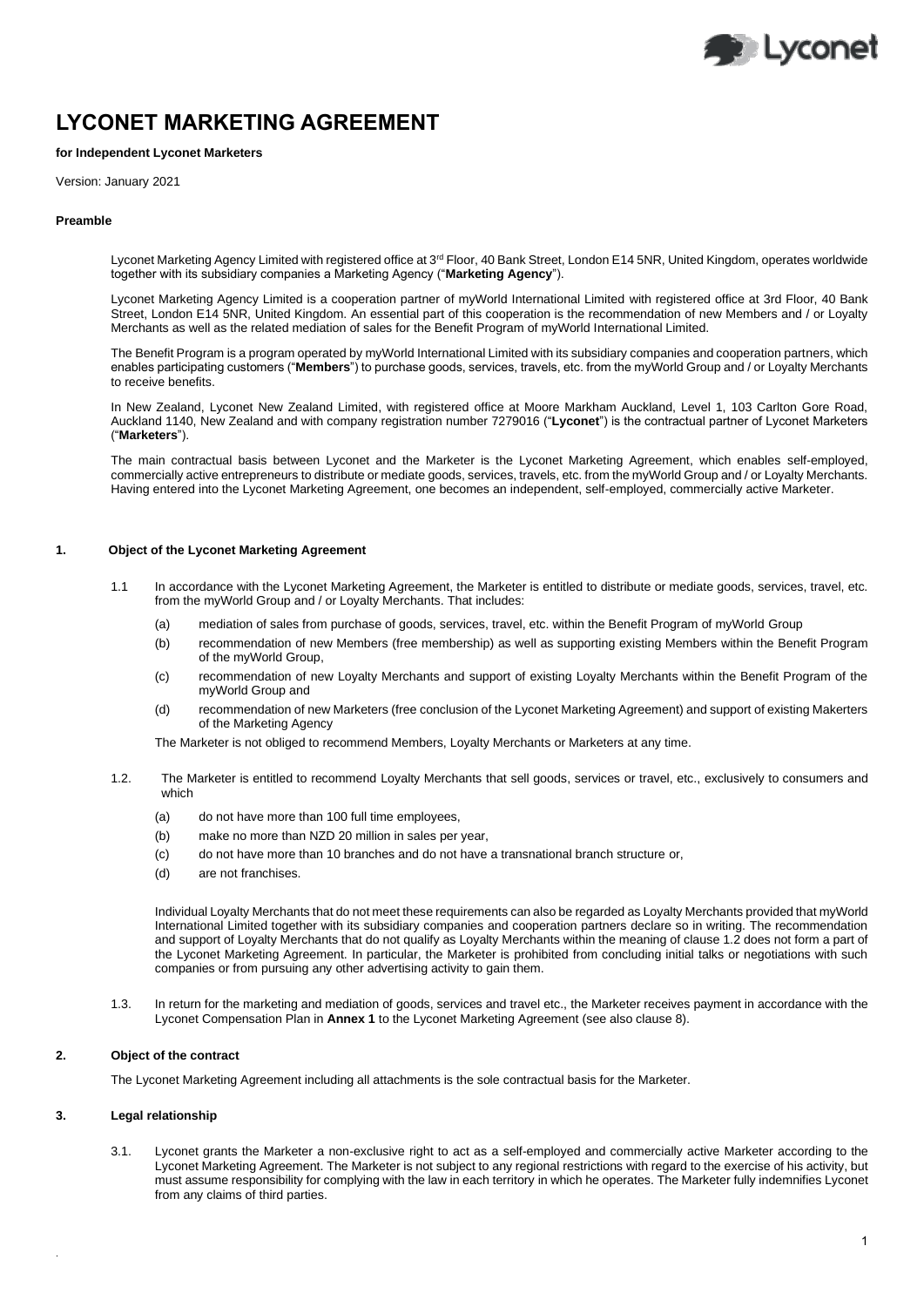

- 3.2. The Marketer acts as an independent entrepreneur within the commercial activity. No form of employment, service, or corporate relationship of any kind whatsoever is concluded between Lyconet and the Marketer. The Marketer provides his contractual services exclusively within the framework of an autonomous, independent activity that is legally independent of Lyconet and, in particular, the Marketer is not subject to instructions from Lyconet.
- 3.3. The Marketer is expressly prohibited from giving the impression that he is an employee, agent or representative of Lyconet or of any related company.
- 3.4. The Marketer is prohibited from representing Lyconet. In particular, he is not authorised to conclude contracts or receive services on behalf of Lyconet. The Marketer is also prohibited from representing other group companies of the Lyconet or myWorld Group, their cooperation partners and Loyalty Merchants. Infringement of this clause will entitle Lyconet to terminate the Lyconet Marketing Agreement for good cause in accordance with clause 12.2.
- 3.5. Only one registration (i.e. one ID number) is permitted for each Marketer, whether a natural or legal person. The residential or business address (registered office) of the Marketer must be stated in the registration. Multiple registrations made to achieve unjustified advantages according to the Lyconet Compensation Plan in **Annex 1** entitle Lyconet to terminate the contractual relationship for good cause and to withdraw the advantages obtained in this way. In the case of multiple registrations, the last registered ID numbers will be deleted. Advantages according to the Lyconet Compensation Plan in **Annex 1**, which only resulted through multiple registrations, will be forfeited.

#### **4. Precondition for a Marketer's activity and compensation**

- 4.1. The conclusion of the Lyconet Marketing Agreement requires natural persons to have reached the age of majority.
- 4.2. The Marketer must independently ensure that his commercial activity is duly registered and that he has the necessary regulatory approvals to practice his trade. He must ensure that all his personal obligations to pay taxes and other levies are met and hereby agrees to indemnify Lyconet any company affiliated with Lyconet, the myWorld Group, its cooperation partners and Loyalty Merchants against any claims by third parties if they are not met.

#### **5. Rights and obligations of the Marketer**

- 5.1. The Marketer is entitled to use third parties (e.g. assistants) to provide organisational support for his activitiesThe Marketer must ensure that the obligations of this Agreement are also met by such third parties.
- 5.2. The Marketer is required to make only such statements about Lyconet, any company affiliated with Lyconet, the myWorld Group, its cooperation partners and Loyalty that are in accordance with the official Lyconet documentation.
- 5.3. As soon as the Marketer becomes aware of a possible breach of the provisions of the Lyconet Marketing Agreement by another Marketer, he must notify Lyconet without delay.
- 5.4. If the Marketer intends to carry out chargeable events or otherwise offer chargeable services to third parties regarding the Benefit Program or the Marketing Agency, he must first obtain the consent of Lyconet in writing (email is sufficient).

## **6. Communication materials**

- 6.1. Lyconet provides the Marketer with the advertising and information material (documents, catalogues, presentations, etc.) ("**Communication Material**") required by the Marketer to carry out his activity under the Lyconet Marketing Agreement for download free of charge a[t www.lyconet.com](http://www.lyconet.com/) (log-in section).
- 6.2. The Marketer may use only the current version of the Communication Material authorised by Lyconet and made available at www.lyconet.com. Before using the Communication material, the Marketer must check if it corresponds to the current version. Lyconet reserves the right to terminate the Lyconet Agreement for good cause, in accordance with clause 12.2, if the Marketer uses any unauthorised communication materials.
- 6.3. In the event of termination of the Lyconet Marketing Agreement, the Marketer will, if requested, destroy immediately any Communication Material made available to him and confirm its destruction to Lyconet in writing.
- 6.4. Publications and advertisements as well as the use of trademarks of Lyconet or companies affiliated with Lyconet, the myWorld Group, their cooperation partners and Loyalty Merchants, such as the company logo and the trademarks of Lyconet, myWorld, Child & Family Foundation, Greenfinity Foundation etc., are only permitted within the framework of the authorized Communication Material. This also applies for its use via internet, social media or other electronic media.
- 6.5. The Marketer shall indemnify Lyconet, companies affiliated with Lyconet, the myWorld Group, their cooperation partners and Loyalty Merchants from claims of third parties that they assert against Lyconet, the myWorld Group, their cooperation partners and Loyalty Merchants due to a culpable violation of their commercial property rights by the Marketer.

### **7. Change or assignment of a Recommender**

.

7.1. Marketers without a Recommender have the right to be assigned a Recommender at any time if the Recommender gives his explicit consent.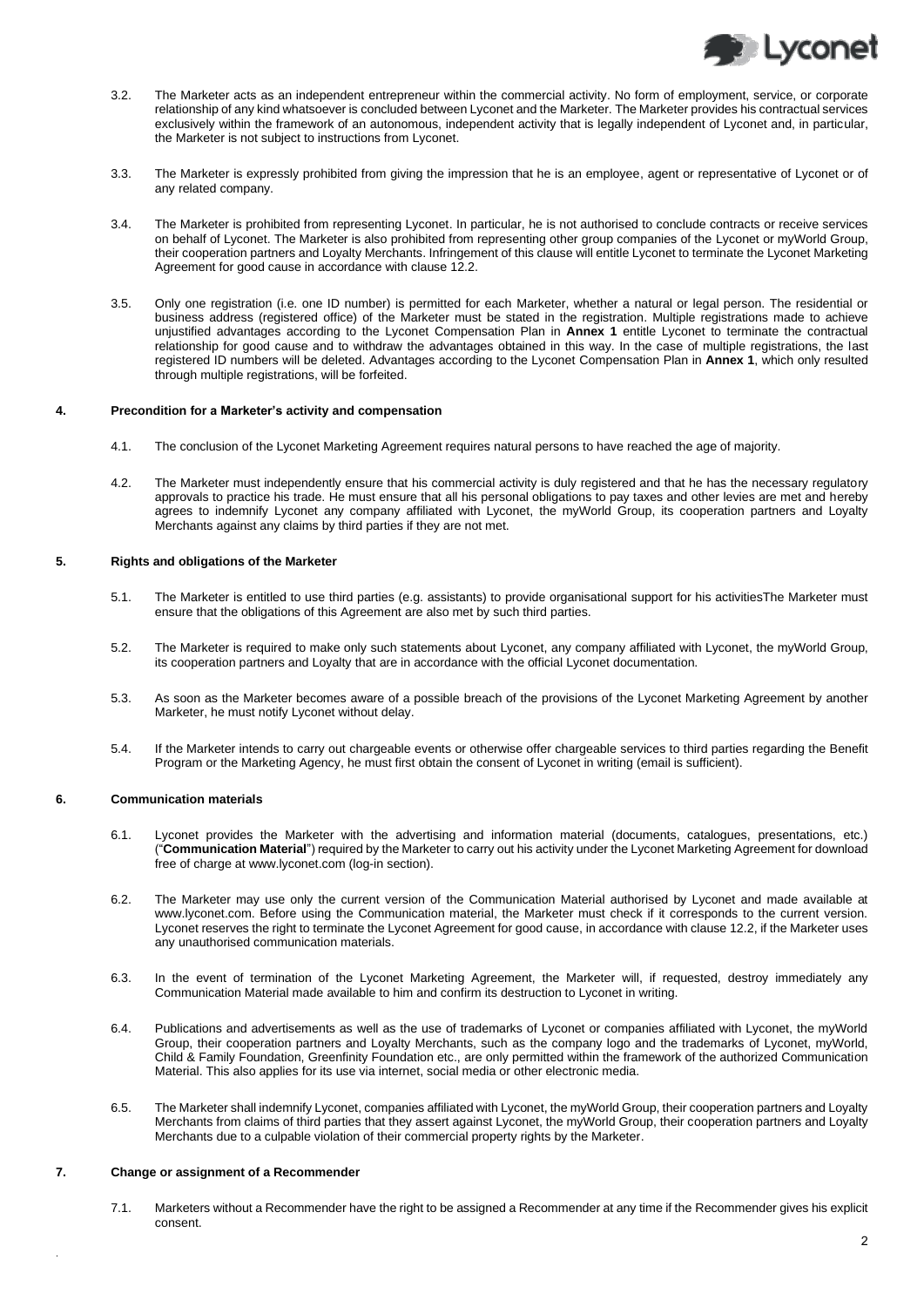

- 7.2. Marketers with a Recommender can make a change of Recommender if following requirements are met:
	- The Marketer has had the same Recommender for the last 6 months.
	- The Marketer was not in any Career Level according to the Lyconet Compensation Plan in **Annex 1** in the last 6 months.
	- The new Recommender give his explicit consent to the change.
- 7.3. As a result of the change of Recommender, the Marketer will lose his previously recommended Members and Marketers. However, the change of Recommender has no further effects for those previously recommended Members or Marketers themselves.
- 7.4. In the event of a termination of the Lyconet Marketing Agreement and a subsequent new registration within 6 months, the Marketer will automatically be assigned to the Recommender the Marketer has at the moment of termination.

#### **8. Remuneration**

- 8.1. The Marketer will be compensated for marketing or mediation of goods, services, travel, etc., according to the Lyconet Compensation Plan. The Marketer has no claim against Lyconet for reimbursement for expenses incurred in the performance of his activity (e.g. travel, hotel, materials or personnel costs).
- 8.2. All payments are calculated monthly, in accordance with the Lyconet Compensation Plan in **Annex 1**. Lyconet provides all relevant information for the remunerationof the Lyconet Compensation Plan in Annex 1 to the Marketer via the log-in a[t www.lyconet.com.](http://www.lyconet.com/)
- 8.3. The Marketer must review this information immediately and make any objections in writing to Lyconet no later than one week after receipt of the invoice on the Lyconet.com website. Infringement of this obligation may entitle Lyconet to a claim for damages.
- 8.4. Entitlement to initial payment of the remuneration arises when the Marketer has 5 direct active Members according to the Lyconet Compensation Plan in **Annex 1**. A minimum amount according to the Lyconet Compensation Plan in **Annex 1** must be reached for the transfer to the Marketer's bank account to take place.

#### **9. Secrecy and confidentiality**

- 9.1. The Marketer will maintain secrecy, even after the termination of the Lyconet Marketing Agreement, in respect of all business and commercial activity secrets of Lyconet that have been entrusted or made known to him by Lyconet during its activities.
- 9.2. Documents relating to internal business transactions entrusted to the Marketer must be returned to Lyconet immediately at its request after they have been duly used, but no later than on the termination of the Lyconet Marketing Agreement.
- 9.3. The Marketer will also impose these secrecy and confidentiality obligations on third parties according to Clause 5.1 .

# **10. Data protection**

.

- 10.1. To the extent necessary for the implementation of the Lyconet Marketing Agreement, in particular for the calculation of Remuneration according to the Lyconet Compensation Plan in **Annex 1**, Lyconet, being responsible for data protection, collects, stores and processes personal or company-related data as well as data on activities of the Marketer.
- 10.2. All requests for information, changes, and deletion of data may be addressed to Lyconet New Zealand Limited, P O Box 302-258 North Harbour, Auckland 0751, New Zealand or by e-mail to international@lyconet.com. Further data protection-relevant provisions when using the Lyconet website can be found in the Privacy Policy at www.lyconet.com.
- 10.3. Lyconet uses internationally recognised security technology to protect the Marketers' data against unauthorised access.
- 10.4. If the Marketer uses additional IT-supported services and Lyconet processes personal data entered by the Marketer in this connection, the parties will conclude a data-processing agreement.

### **11. Non-compete / non-solicitation agreement**

- 11.1. The Marketer will not, for any part of the duration of the Lyconet Marketing Agreement, directly or indirectly, or through any third parties, without the prior written consent of Lyconet, provide such services to a competitor providing services that are identical or similar to those of Lyconet or manage or participate in a rival company or otherwise support or advise it.
- 11.2. The activities of the Marketer in any competing undertaking already existing at the time of conclusion of the Lyconet Marketing Agreement and disclosed in writing (email) are excluded from the above non-compete agreement.
- 11.3. The Marketer will also refrain, during the term of the Lyconet Marketing Agreement, from soliciting Members, Loyalty Merchants or Marketers or even attempting to do so.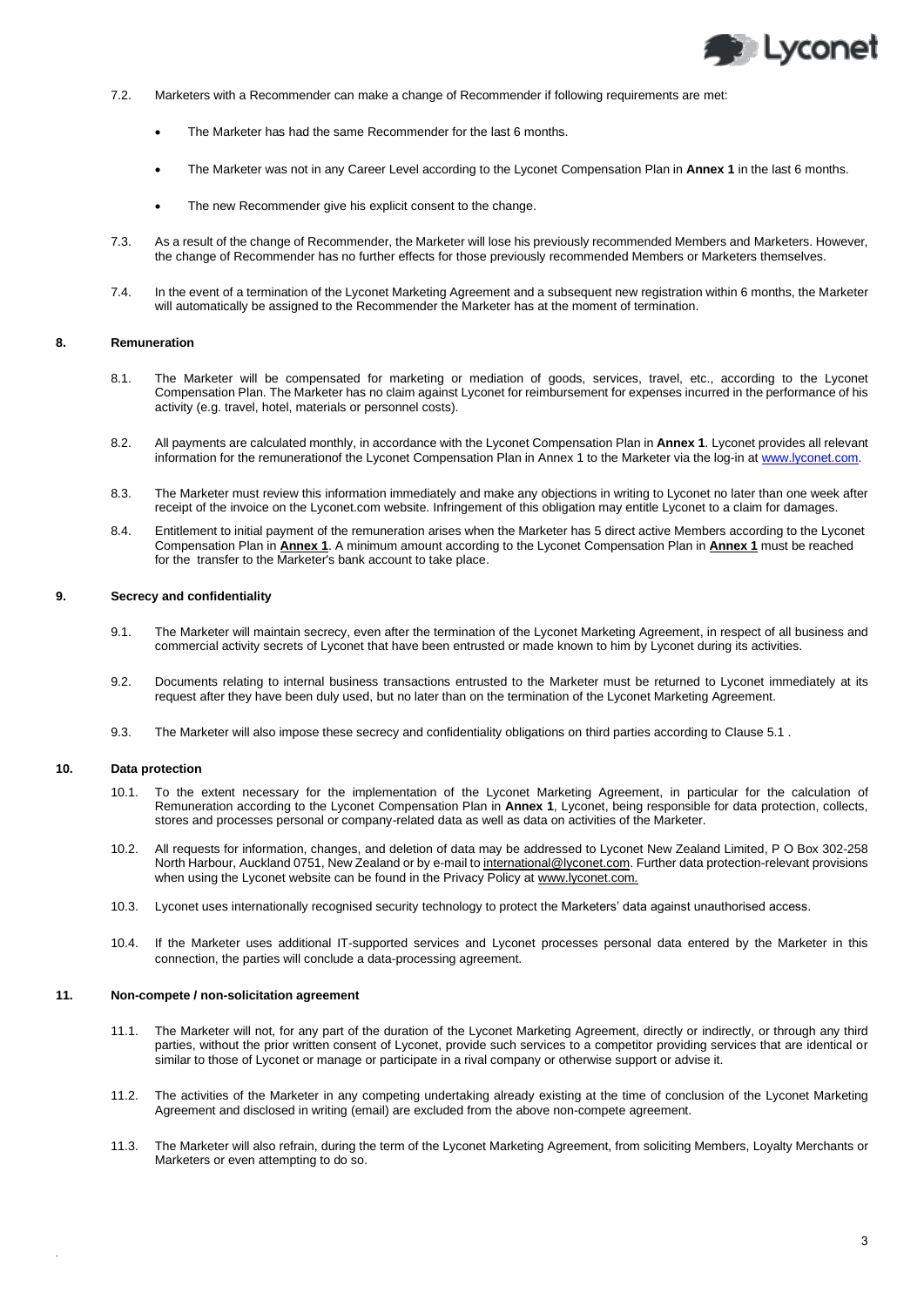

11.4. If the above provisions of this clause are infringed by the Marketer or third parties according to clause 5.1, Lyconet will be entitled to demand desistance from the relevant acts. This will not affect the right of Lyconet to terminate the Lyconet Marketing Agreement for good cause and to claim damages.

## **12. Term and termination of the Lyconet Marketing Agreement**

- 12.1. The Lyconet Marketing Agreement is concluded for an indefinite term and may be terminated by both parties subject to a 30-day period of notice.
- 12.2. Both parties have the right to terminate the Lyconet Marketing Agreement at any time for a good cause without notice. A good cause for termination by Lyconet is present especially in the following cases:
	- (a) The Marketer deliberately makes false statements when concluding the Lyconet Marketing Agreement.
	- (b) The Marketer uses unauthorised Communication Material in breach of clause 6.2.
	- (c) The Marketer uses trademarks and logos of Lyconet and its affiliated companies in violation of clause 6.4.
	- (d) The Marketer infringes the prohibition on competition or non-solicitation under clause 11 or infringes his secrecy and confidentiality obligations under to clause 9.
	- (e) The Marketer repeatedly provides wrong advice about the Benefit Program or Lyconet. An indication of wrong advice is if an above-average number of contracts introduced by him (including Members, Marketers, or Loyalty Merchants) are contested regularly by the other party, revoked or terminated at the next possible date.
	- (f) The Marketer operates a commercial resale of vouchers of the myWorld Group or its Loyalty Merchants.
	- (g) The Marketer holds a chargeable event without the written consent of Lyconet or offers third parties chargeable services regarding the Benefit Program or Lyconet.
	- (h) The Marketer, in the conduct of his promotional activities, is convicted of a serious offence committed against Lyconet or an affiliated company, or the Marketer commits an offence of such gravity as to cause loss of trust or loss of reputation of Lyconet.
	- (i) The Marketer is repeatedly in arrears with the fulfilment of a contractual claim for payment.
	- (j) The financial situation of the Marketer deteriorates so significantly that his solvency can be called into question.
	- (k) In addition to the significant damage to the economic interests or the reputation of Lyconet or the Loyalty Merchant, the breach of essential contractual obligations is considered as a good cause.

A termination for good cause for a breach of contract as a rule requires the expiry of a specified deadline for remedial action or a previous unheeded warning. However, setting a deadline or warning is unnecessary if the infringement is so serious that Lyconet can no longer be reasonably expected to continue the Lyconet Marketing Agreement for that very reason.

- 12.3. Every declaration of termination must be in writing. The commencement of the period of notice is the date of receipt of the letter of termination.
- 12.4. Participation by a Marketer in the Benefit Program remains unaffected by the termination of the Lyconet Marketing Agreement.

## **13. Effects of the termination**

- 13.1. All compensation already paid will remain with the Marketer. In In addition, the Marketer shall be entitled to payments and compensation for which all conditions under the Lyconet Compensation Plan in **Annex** 1 have already been met at the time of termination. Further claims of the Marketer against Lyconet are excluded, subject to mandatory legal claims.
- 13.2. Unless otherwise agreed, payments made by the Marketer (e.g. for services or voucher orders) will not be refunded. Expenses of the Marketer will not be refunded.

# **14. Liability**

.

- 14.1. Lyconet is liable for damages resulting from injury to life, limb, or health that are based on a wilful or negligent breach of duty by Lyconet. Lyconet is also fully liable for other damages that are based on an intentional or grossly negligent breach of duty by Lyconet.
- 14.2. For damages due to simple negligent infringement of such obligations as are fundamental for the proper and regular performance of the contract and on the fulfilment of which the Marketer may accordingly rely and does rely (primary obligations), Lyconet is only partially liable for typical and foreseeable damage.
- 14.3. Other claims for damages are excluded, subject to clause 14.5. This applies if Lyconet is not at fault.
- 14.4. If the liability of Lyconet is limited or excluded, the limitations or exclusions also apply to the personal liability of the employees, legal representatives, and vicarious agents of Lyconet.
- 14.5. The limitations of liability and disclaimers set out in this clause will not affect the liability of Lyconet under the mandatory statutory provisions of the Product Liability Act, the fraudulent concealment of a defect or the issue of a guarantee for the quality of an object.